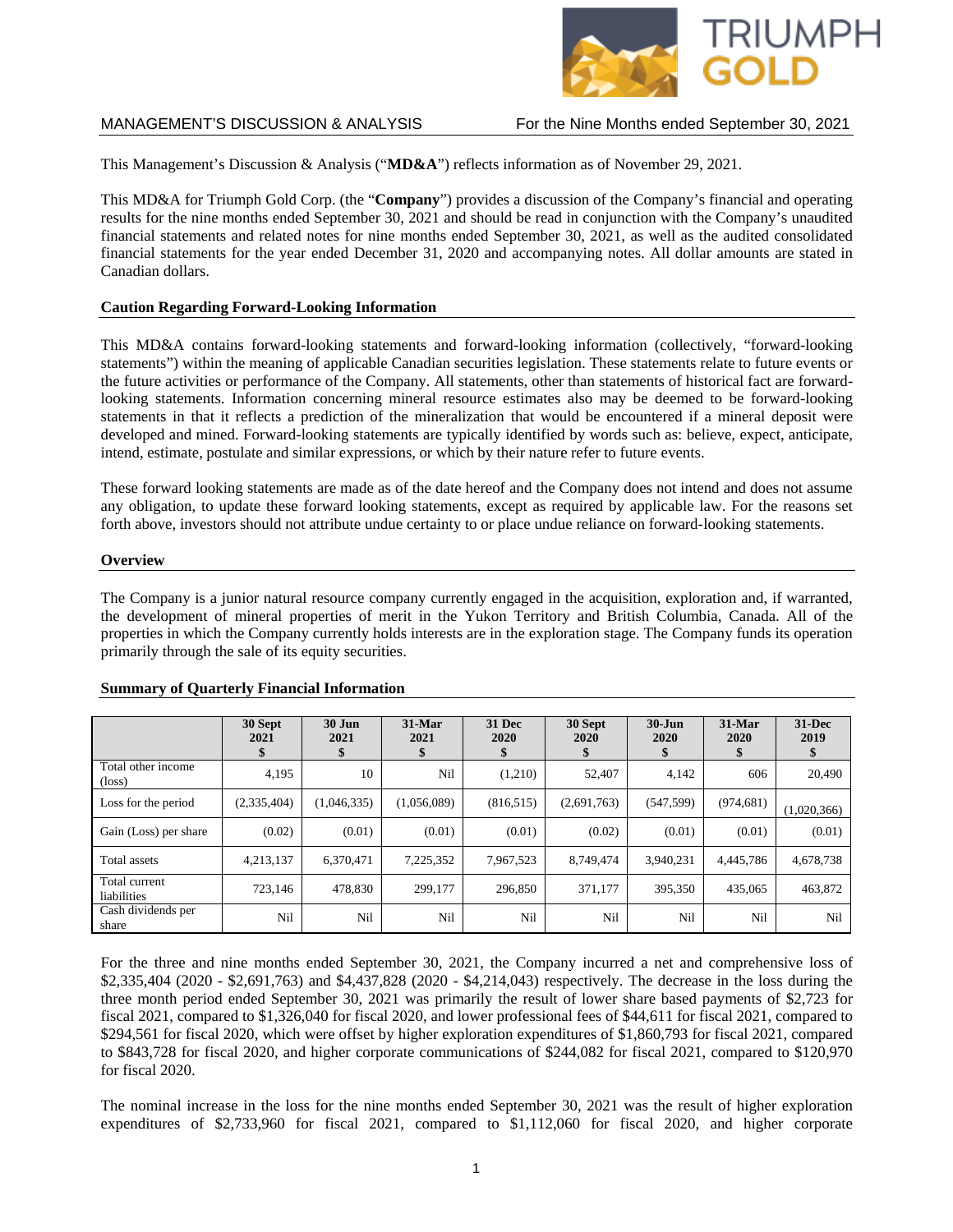

communications of \$897,778 for fiscal 2021, compared to \$710,207 for fiscal 2020, which was offset by lower share based payments of \$101,115 for fiscal 2021, compared to \$1,560,442 for fiscal 2020, and lower professional fees of \$154,117 for fiscal 2021, compared to \$412,752 for fiscal 2020.

The 55% increase and 59% increase in exploration expenditures for the three and nine months ended September 30, 2021, respectively, was a result of an increase in exploration activity at the Company's Freegold Mountain project in fiscal 2021. The increased share based payments for fiscal 2020 for the three and nine months ended September 30, 2020 was the result of an increase in the number of stock options granted during fiscal 2020 and the increase in professional fees during fiscal 2020 was due to private placement activity during the three and nine month periods.

As of September 30, 2021, the Company had 138,844,229 common shares issued, and 33,185,345 warrants and 13,585,000 stock options outstanding.

### **Liquidity and Capital Resources**

The Company has no revenue generating operations from which it can internally generate funds. The Company's ability to meet its obligations and its ability to finance exploration and development activities depends on its ability to generate cash flow through the issuance of common shares pursuant to private placements, the exercise of warrants and stock options, through the issuance of debt or through the sale of interests in its mineral properties. There are no assurances that the Company will continue to obtain additional financial resources and/or achieve positive cash flows or profitability. If the Company is unable to obtain adequate additional financing, the Company will be required to curtail operations and exploration activities.

The Company owns all of its mineral properties 100% and all principal mineral claims have assessment credits to 2027 and beyond so the Company has no immediate requirement to spend money on exploration in order to maintain its mineral properties. Commencing in 2017, the Company is committed to pay \$40,000 annual advanced royalty payments in order to maintain the Tinta Hill, Freegold and Goldstar properties. The advanced royalty payment will be netted against royalty interest payments after commencement of commercialproduction.

As at September 30 2021, the Company had a working capital deficiency of \$253,227 (December 31, 2020 – working capital of \$4,161,695) which includes cash and cash equivalents of \$144,675 (December 31, 2020 - \$4,268,216), trade and other receivables of \$80,591 (December 31, 2020 - \$14,828) and prepayments and deposits of \$244,653 (December 31, 2020- \$175,501).

During the nine month period ended September 30, 2021, the Company issued 1,250,000 common shares at a fair value of \$225,000 for the purchase of the Big Creek copper-gold property.

The Company expects that it will operate at a loss for the foreseeable future. The Company believes that it will have to raise additional funding to carry out its planned exploration programs on its properties and fund its overhead through December 31, 2021.

There has been a global pandemic outbreak of COVID-19. The actual and threatened spread of the virus globally has had a material adverse effect on the global economy and, specifically, the regional economies in which the Company operates. The pandemic could continue to have a negative impact on the stock market, including trading prices of the Company's shares and its ability to raise new capital. These factors, amongst others, could have a significant impact on the Company's operations. As a result, there exists material uncertainty that casts significant doubt about the Company's ability to continue as a going concern.

The Company is committed to the health and safety of its employees and contractors. With recommendations from the Yukon Government and Yukon Chamber of Mines, the Company developed and implemented infection prevention and control measures at the Freegold Mountain Property to help reduce and minimize the risk of potential COVID-19 transmission in the camp and at related work sites. Employees, contractors, and visitors were regularly monitored for symptoms and required to review and adhere to current federal and territorial regulations, as well as Company prevention policies outlined in the Company's COVID-19 Operational Plan while on site. Should anyone on site have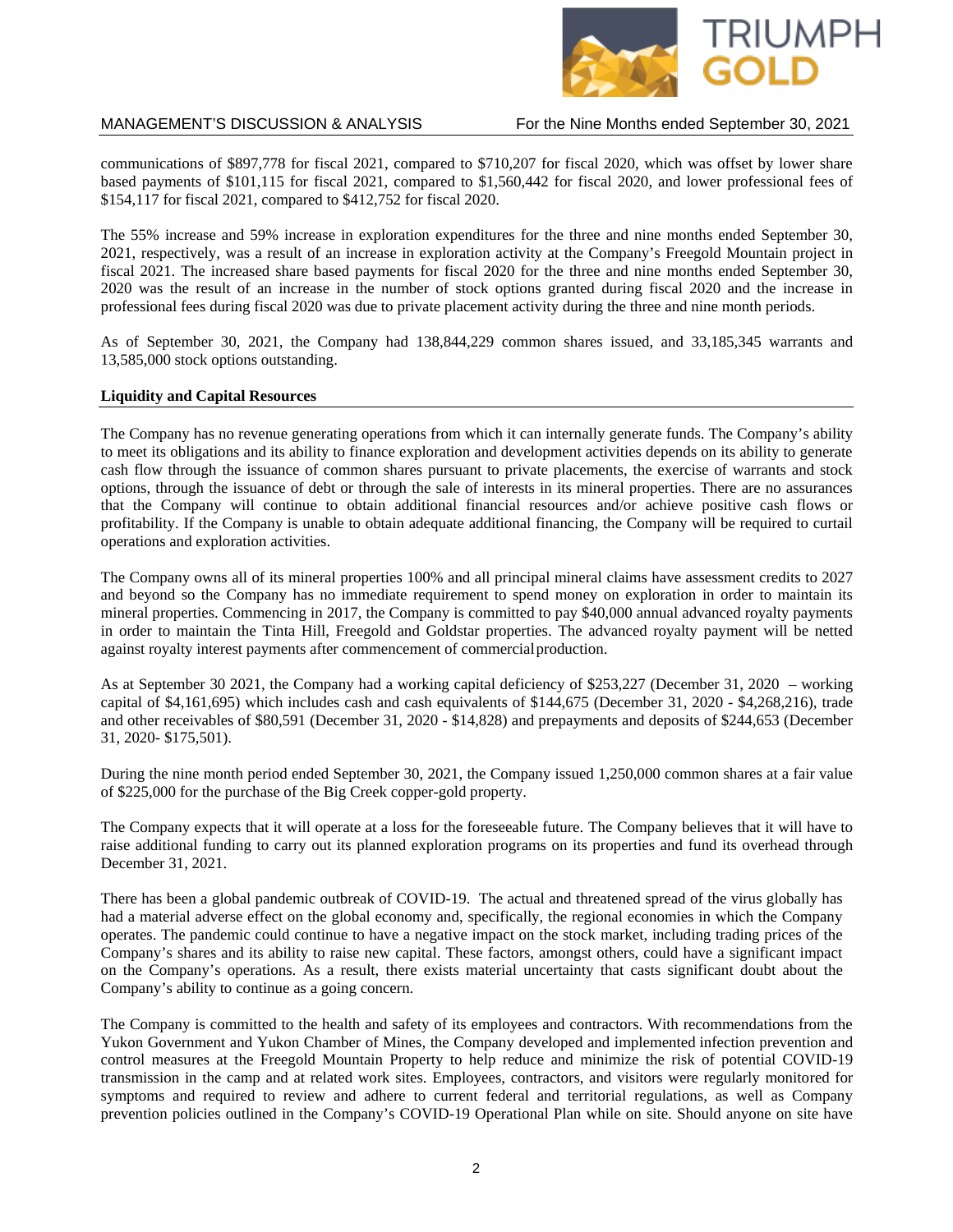

shown COVID-19 or symptoms of COVID-19, all employees would have been required to follow the Company's COVID-19 Emergency Response Plan. All camp employees and service providers were sourced from the Yukon, with the exception of the Company's corporate management, who followed regulations and guidelines upon entering the Territory.

## **Financings**

The Company did not complete any financings during the nine month period ended September 30, 2021.

## **Mineral Exploration Properties**

## **Freegold Mountain, Canada**

The Freegold Mountain project is comprised of the following exploration properties:

## *Tinta Hill Property, Yukon*

The Company holds a 100% interest in the Tinta Hill Property subject to an annual advanced royalty payment of \$20,000 and a 3% net smelter return ("**NSR**"). The advanced royalty payment will be netted against royalty interest payments after commencement of commercial production. Of the 3% NSR, the Company can elect to purchase 2% at a cost of \$250,000 for the first 1% and \$1,000,000 for the second 1%.

As at September 30, 2021, total advanced royalty payment made was \$100,000 (December 31, 2020 – \$80,000). During the nine month period ended September 30, 2021, the Company paid \$7,291 (December 31, 2020 - \$7,304) in filing fees for the Tinta Hill Property.

## *Freegold Property, Yukon*

The Company holds a 100% interest in the Freegold Property subject to an annual advanced royalty payment of \$ 10,000 and a 3% NSR. The advanced royalty payment will be netted against royalty interest payments after commencement of commercial production. Of the 3% NSR, the Company can elect to purchase 2% at a cost of \$250,000 for the first 1% and \$1,000,000 for the second 1%.

As at September 30,2021, total advanced royalty payment made was \$50,000 (December 31, 2020 – \$40,000). During the nine month period ended September 30, 2021, the Company paid \$7,291 (December 31, 2020 - \$7,304) in filing fees for the Freegold Property.

### *Goldstar Property, Yukon*

The Company holds a 100% interest in the Goldstar Property subject to an advance payment of \$10,000 and a 3% NSR. The advanced royalty payment will be netted against royalty interest payments after the commencement of commercial production. Of the 3% NSR, the Company can elect to purchase 2% at a cost of \$500,000 for the first 1% and \$1,000,000 for the second 1%

As at September 30, 2021, total advanced royalty payment made was \$50,000 (December 31, 2020 – \$40,000).

### *Golden Revenue Property, Yukon*

The Company holds a 100% interest in the Golden Revenue Property, subject to a 1% NSR in favour of ATAC Resources Ltd on that portion of the property which is not subject to an underlying royalty. There is a 2% underlying NSR on a portion of the property. A total of 75% of the underlying NSR (1.5% NSR) may be purchased at any time for \$600,000. On June 13, 2018, the Company acquired the underlying NSR for a purchase price of \$100,000, thereby conveying the exclusive right to be paid all future rights associated from the NSR to the Company.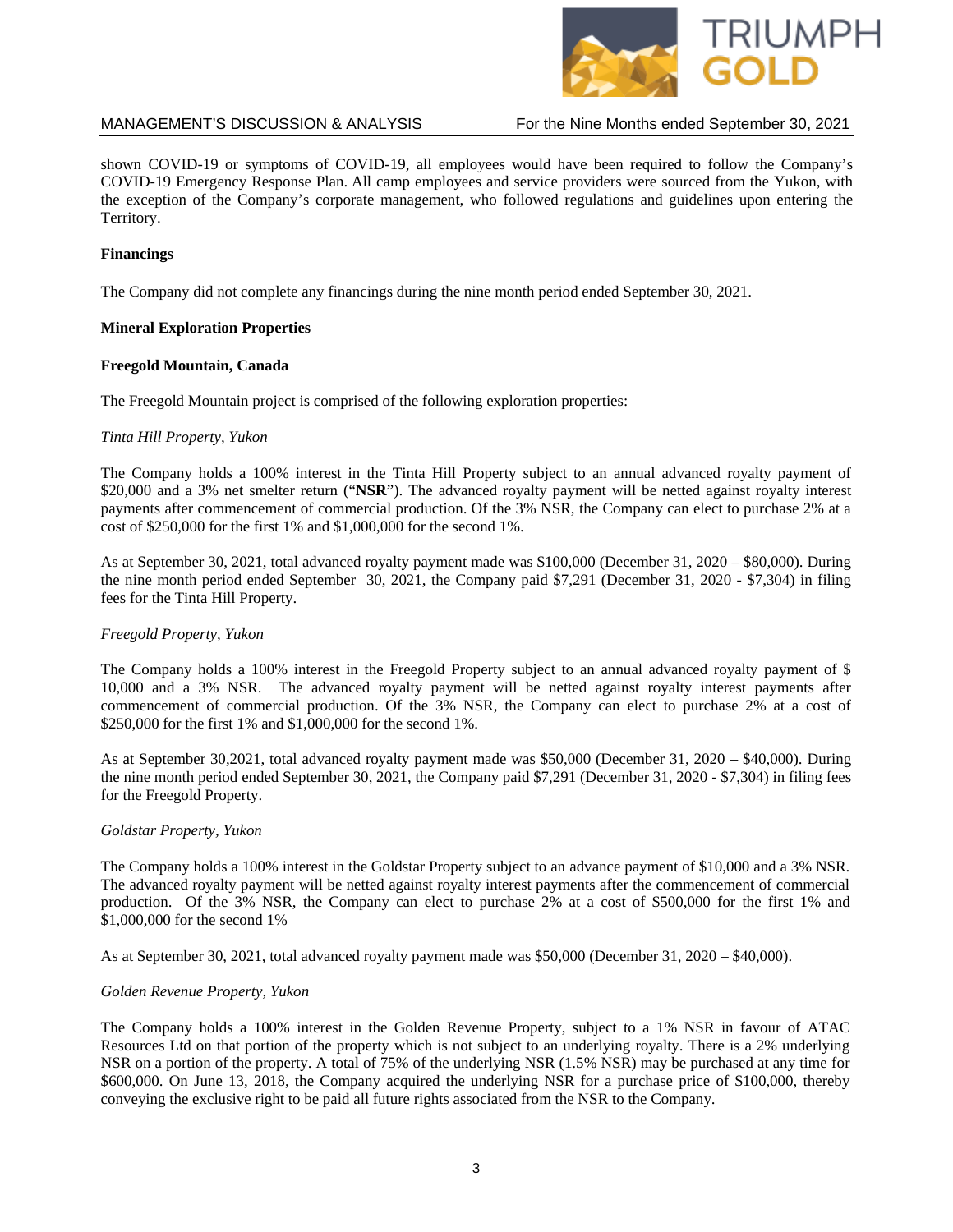

During the nine month period ended September 30, 2021, the Company paid \$7,292 (December 31, 2020 - \$7,303) in filing fees for the Golden Revenue Property.

To September 30, 2021 and December 31, 2020, the Company has recorded a \$50,000 provision for reclamation activity related to the Freegold Mountain project.

## **Big Creek, Canada**

On February 3, 2021, and as closed on March 1, 2021, the Company entered into a purchase and sale agreement to acquire certain claims comprising the Big Creek copper-gold property located in the Whitehorse Mining District of Yukon, Canada. As consideration, the Company issued 1,250,000 common shares at a fair value of \$225,000. The Big Creek copper-gold property is subject to a 1.5% NSR.

## **Tad/Toro Property, Yukon**

The Company holds a 100% interest in the Tad/Toro Property subject to a 3% NSR, of which the first 1% may be purchased for \$500,000 and a second 1% for \$1,000,000. During the nine months ended September 30, 2021, the Company paid \$Nil (December 31, 2020 - \$3,050) in filing fees for the Tad/Toro Property.

The Company wrote down the value of the Tad/Toro Property to \$1 in previous years.

### **Andalusite Peak, British Columbia**

The Company staked the Andalusite Peak Property and held a 100% interest. On August 8, 2019, the Company and Rio Tinto Exploration Canada Inc. ("RTEC") entered into an option agreement whereby RTEC has the option to obtain a 100% interest in the Andalusite Peak property. Under the terms of the option agreement, 100% ownership of the claims were transferred to RTEC and RTEC agreed to pay \$3,000,000 over a five-year option period and reserve for the Company a 1% net smelter returns royalty, which is capped at \$50 million. 100% interest in the Andalusite Peak property will be returned to the Company if RTEC opts out of the staged payments totaling \$3,000,000 over the five year option period. The sum of \$25,000 was paid to the Company (of which \$10,420 has been credited against exploration and evaluation assets and the excess of \$14,580 over the carry amount was recognized in other income during the year ended December 31, 2019) within 45 days of the option agreement date. A further \$50,000, was payable on or before the first anniversary date of the option agreement. The payment was received on July 21, 2020 and recognized in other income during the year ended December 31, 2020. On December 15, 2020, RTEC provided notice of termination of the option agreement and 100% ownership of the Andalusite Property was transferred back to the Company.

On a regular basis the Company evaluates the potential impairment of its mineral property interests under IFRS 6 when facts and circumstances indicate that the carrying value of a mineral property may exceed its recoverable value. All properties are early stage exploration properties.

The Company has defined, indicated and inferred mineral resources in three separate deposits on the Freegold Mountain property as documented in a current NI 43-101 technical report. Management believes that its carrying value is fully recoverable.

The majority of exploration expenditures made by the Company in 2020 were related to the field campaign at the Company's Freegold Mountain Project. The 2020 program was designed to test near-surface gold targets in both the Nucleus-Revenue and Mount Freegold areas. Field exploration proceeded as planned, although access to the Irene-Goldstar Corridor and Melissa Zone was limited due to unusually high rainfall throughout the season. This year's exploration program produced nine diamond drill holes totaling 2068.52 metres, plus minor trenching and reconnaissance sampling. Highlights of the exploration activity include:

• Drill testing an anomaly identified by the recent drill hole-constrained 3D magnetic inversion model at **Keirsten Zone**, intersecting well sulphidized and magnetic porphyry copper-gold alteration and mineralization;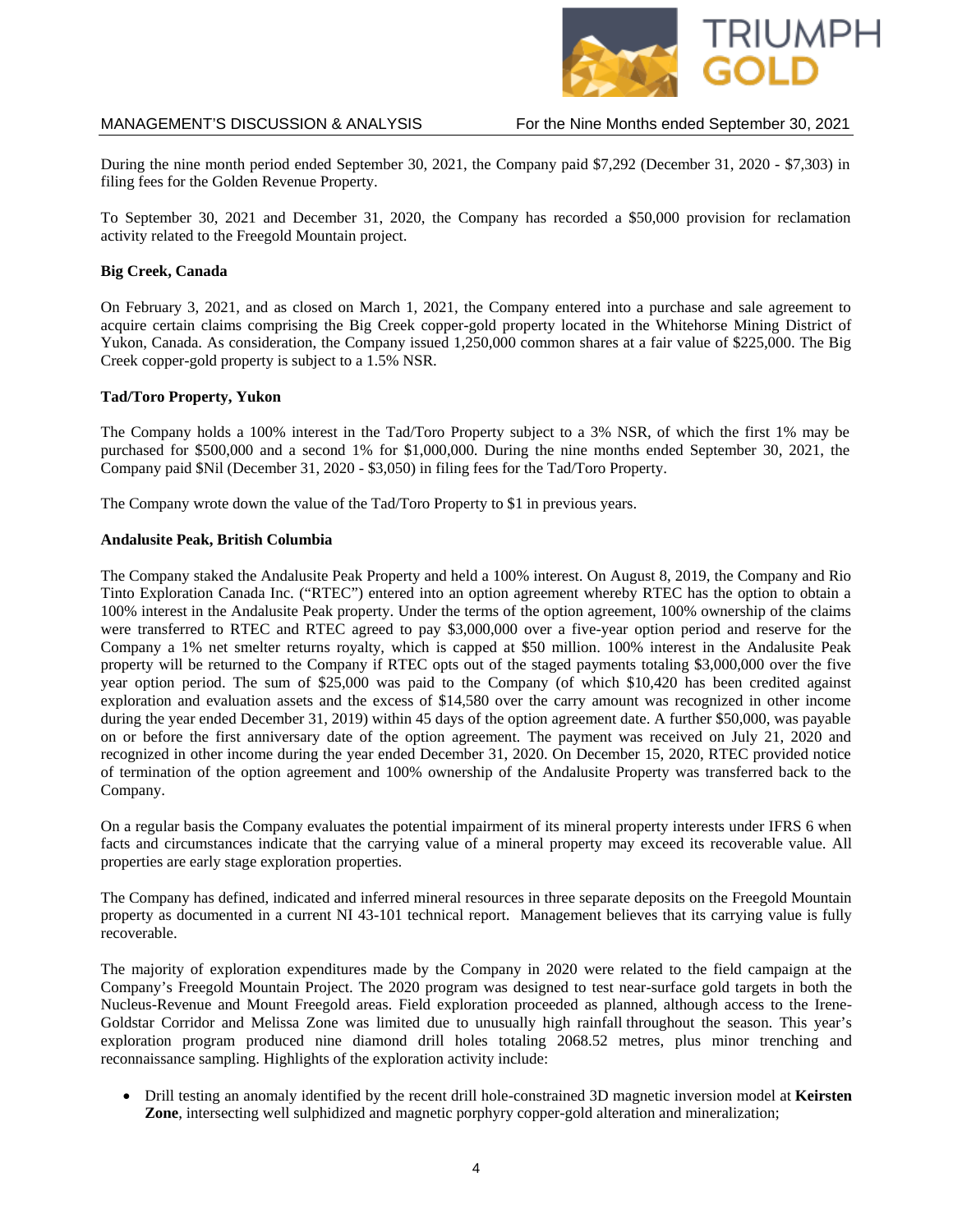

- Drill testing an anomaly identified by the recent drill hole-constrained 3D magnetic inversion model at **Revenue East**, intersecting altered rocks containing visible gold, chalcopyrite, arsenopyrite, bismuthinite, molybdenite, and scheelite;
- Inaugural drilling at **Keirsten South**, located over one kilometre south of the Keirsten Zone, intersecting new and prospective copper bearing rocks, also related to porphyry copper-gold mineralization;
- Trench sampling of new bedrock exposed by ongoing placer gold mining at **Happy Creek**, revealing pyritic plutonic rock containing chalcopyrite;
- Drill testing a fence of holes within the **Irene-Goldstar Epithermal Corridor** [\(PR20-03\)](https://www.triumphgoldcorp.com/triumph-gold-announces-results-from-rock-sampling-and-trenching-along-the-irene-goldstar-epithermal-gold-silver-corridor-with-samples-grading-up-93-8-g-t-au-and-1108-g-t-ag-to/), revealing multiple broadly-mineralized zones containing arsenopyrite and local trace chalcopyrite, sphalerite, and galena in schists and gneiss;
- Intersection of the high-grade epithermal **Goldstar Vein** approximately 50 vertical metres below the previously tested extent of the vein, implying continuity of the Goldstar Vein to at least 100 metres down dip; and
- Reconnaissance sampling of fresh subcrop along a new access road to the **Melissa Zone**, exposing a massive stibnite vein amongst numerous quartz-feldspar porphyry dikes in locally hornfelsed and pyritic schist and gneiss containing thick, cross-cutting quartz veins.

On November 24<sup>th</sup>, 2021, the Company announced the results from 2,154 metres of diamond drilling in four holes from the **WAu Zone** within the **Revenue Deposit** at the Freegold Mountain Project, highlighted by 80.5 metres of 1.96 grams per tonne ("g/t") gold equivalent<sup>1</sup> ("AuEq") in RVD21-03, the highlights of which include:

- Intersection of multiple styles of mineralization including epithermal veins, porphyry-style stockwork veins, disseminated sulphides, and sulphide breccias
- Expansion of the **WAu Zone** 70 metres along strike in an east-west orientation
	- 80.50 metres of 1.96 g/t AuEq from 370 metres in **RVD21-03**
		- o Containing  $1.52$  g/t gold ("Au"),  $3.74$  g/t silver ("Ag"),  $0.18\%$  copper ("Cu"),  $0.011\%$ molybdenum ("Mo"), and 0.007% tungsten ("W")
		- 35.00 metres of 0.33 g/t AuEq from 325.0 metres in **RVD21-02**
			- o Containing 0.17 g/t Au, 1.04 g/t Ag, 0.05% Cu, 0.008% Mo, and 0.004% W
		- 8.25 metres of 0.40 g/t AuEq from 164.00 metres in **RVD21-04**
			- o Containing 0.28 g/t Au, 0.29 g/t Ag, 0.02% Cu, 0.001% Mo, and 0.017% W
		- 6.00 metres of 0.65 g/t AuEq from 179.00 metres in **RVD21-04**
			- o Containing 0.54 g/t Au, 0.83 g/t Ag, 0.06% Cu, 0.001% Mo, and 0.002% W
- Intersection of near-surface porphyry-style mineralization with 108.65 metres of 0.40 g/t AuEq from 36.35 metres in **RVD21-01**
	- o Containing 0.18 g/t Au, 1.95 g/t Ag, 0.10% Cu, 0.005% Mo, and 0.002% W
- Additional intersection of porphyry-style mineralization further downhole in **RVD21-01** with 60.50 metres of 0.51 g/t AuEq from 162 metres
	- o Containing 0.18 g/t Au, 2.11 g/t Ag, 0.10% Cu, 0.022% Mo, and 0.002% W

### **Disclosure of Outstanding Share Data**

Authorized and issued capital stock as of November 29, 2021:

| Authorized                                                | <b>Issued</b> | Amount       |  |  |
|-----------------------------------------------------------|---------------|--------------|--|--|
| An unlimited number of common<br>shares without par value | 138,844,229   | \$72,870,002 |  |  |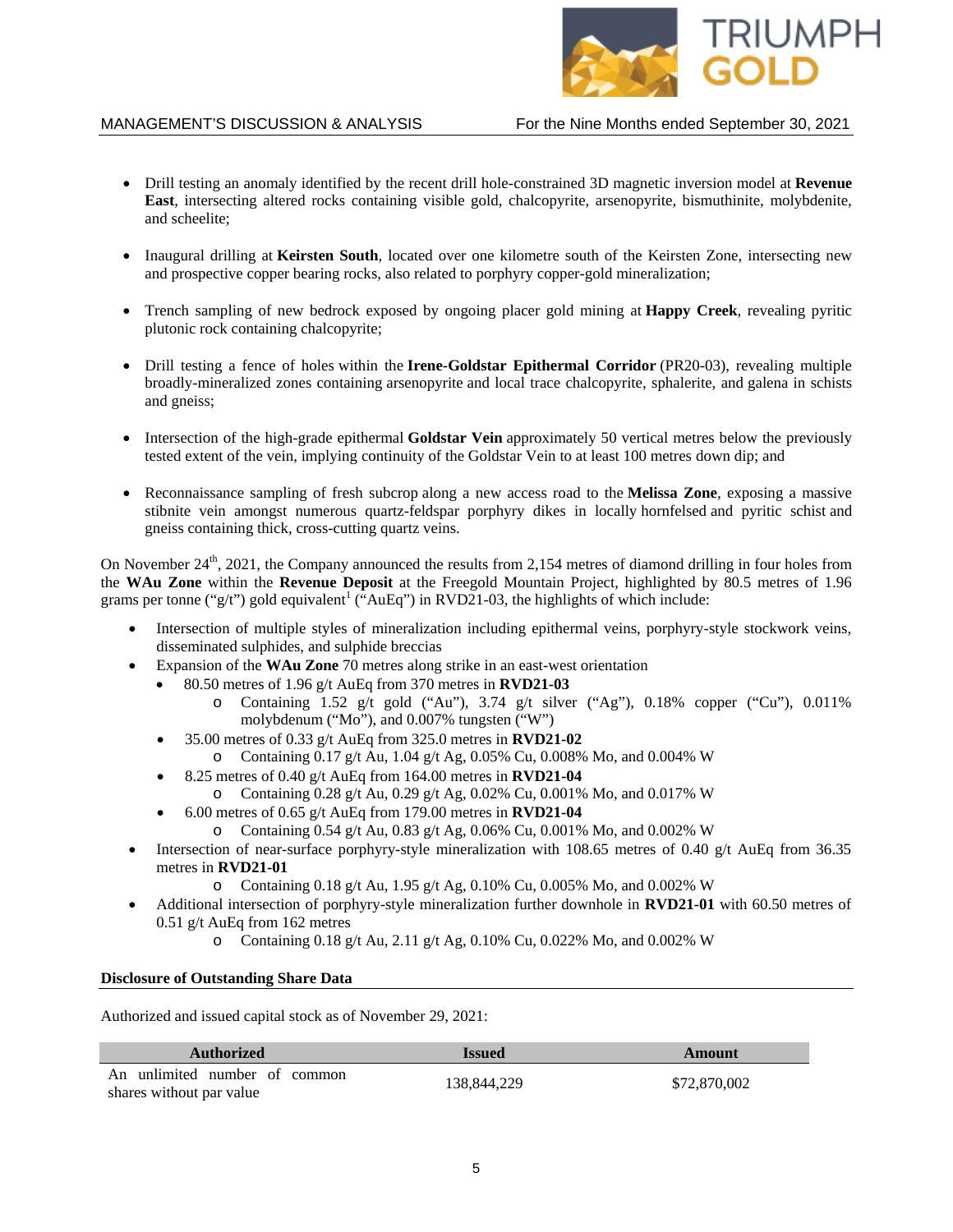

| <b>Number</b> | <b>Exercise Price</b> | <b>Expiry Date</b> |  |  |
|---------------|-----------------------|--------------------|--|--|
| 685,000       | \$0.30                | December 31, 2023  |  |  |
| 627,200       | \$0.25                | July 24, 2023      |  |  |
| 15,000,000    | \$0.30                | July 24, 2023      |  |  |
| 274,645       | \$0.25                | July 17, 2023      |  |  |
| 16,598,500    | \$0.30                | July 17, 2023      |  |  |
| 33, 185, 345  |                       |                    |  |  |

Warrants Outstanding as at November 29, 2021:

Options Outstanding as at November 29, 2021

| <b>Number</b>                | <b>Exercise Price</b> | <b>Expiry Date</b> |
|------------------------------|-----------------------|--------------------|
| 300,000                      | \$0.30                | January 26, 2025   |
| 6,150,000                    | \$0.30                | July 24, 2025      |
| 1,200,000                    | \$0.55                | July 26, 2024      |
| 1,250,000                    | \$0.40                | July 20, 2023      |
| 225,000                      | \$0.40                | December 20, 2022  |
| 3,890,000                    | \$0.40                | July 30, 2022      |
| 570,000                      | \$0.50                | July 26, 2022      |
| 13,585,000                   |                       |                    |
| <b>Financial Instruments</b> |                       |                    |

The Company is exposed in varying degrees to financial instrument related risks by virtue of its activities. The overall financial risk management program focuses on preservation of capital, and protecting current and future Company assets and cash flows by reducing exposure to risks posed by the uncertainties and volatilities of financial markets.

The types of risk exposure and the way in which such exposures are managed are as follows:

*Credit Risk* - The Company's credit risk is primarily attributable to its liquid financial assets. The Company limits exposure to credit risk on liquid financial assets through maintaining its cash and cash equivalents with high-credit quality financial institutions. The Company does not have financial assets that are invested in asset backed commercial paper. Other receivables are comprised primarily of tax receivables generated on the purchase of supplies and services for the Company's exploration programs, which are refundable from the Canadian government. The Company's maximum exposure to credit risk is the carrying amount of financial assets on the consolidated statements of financial position.

*Liquidity Risk –* The Company's cash and cash equivalents are invested in business accounts with high- credit quality financial institutions and which is available on demand for the Company's programs. Future operations or exploration programs will require additional financing primarily through equity markets.

The Company has lease obligations, the maturity of which are as follows:

|                   | Total   |
|-------------------|---------|
|                   | S       |
| Due within 1 year | 98,925  |
| Due in 2 years    | 38,500  |
|                   | 137,425 |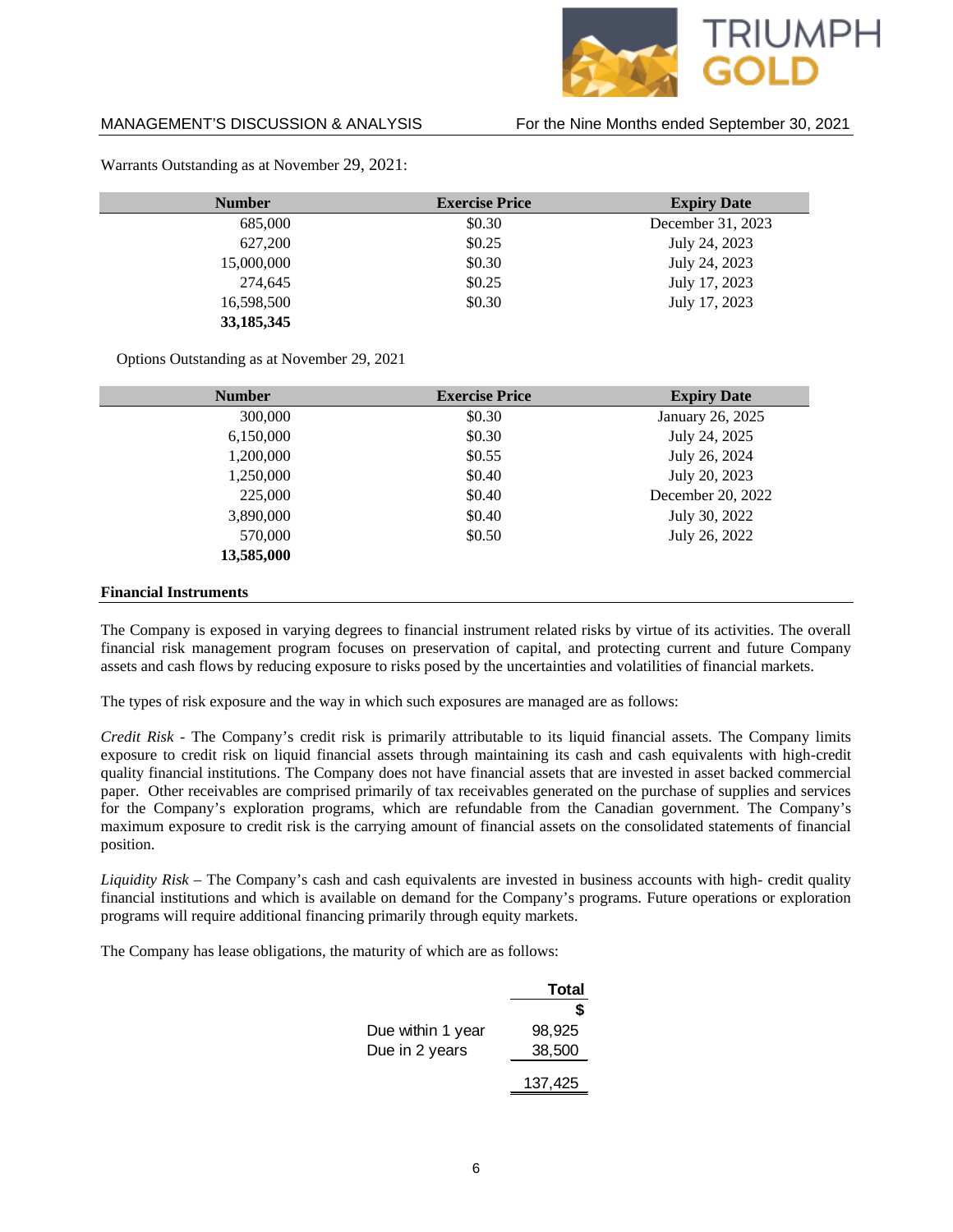

*Market Risk –*Market risk is the risk of loss that may arise from changes in market factors such as interest rates, foreign exchange rates and commodityprices.

*Interest rate risk* – In respect to the Company's financial assets, the interest rate risk mainly arises from the interest rate impact on the Company's cash and cash equivalents and term deposits. Every 1% fluctuation in interest rates up or down would have an insignificant impact on profit or loss.

*Foreign currency risk -* The Company is exposed to foreign currency risk to the extent that certain monetary financial instruments and other assets are denominated in United States dollars. The Company has not entered into any foreign currency contracts to mitigate this risk and has no financial instruments held in United Statesfunds. Therefore, foreign currency risk is minimized.

*Commodity price risk –* The value of the Company's mineral resource properties is related to the price of various commodities and the outlook for them. Commodity prices have historically fluctuated widely and are affected by numerous factors outside of the Company's control, including, but not limited to, industrial retail demand, central bank lending, forward sales by producers and speculators, level of worldwide production and short-term changes in supply and demand. The Company is not exposed to significant price risk.

*Fair Value -* The Company has various financial instruments comprised of cash and cash equivalents, trade and other receivables, investments in equities and trade and other payables and lease liabilities.

For disclosure purposes, all financial instruments measured at fair value are categorized into one of three hierarchy levels, described below. Each level is based on the transparency of the inputs used to measure the fair values of assets and liabilities.

Level 1 – Values based on unadjusted quoted prices in active markets that are accessible at the measurement date for identical assets or liabilities.

Level 2 – Values based on quoted prices in markets that are not active or model inputs that are observable either directly or indirectly for substantially the full term of the asset or liability.

Level 3 – Values based on prices or valuation techniques that require inputs that are both unobservable and significant to the overall fair value measurement.

| <b>September 30, 2021</b> |             | Level 1 |  | Level 2 |    | Level 3                  |    | Total       |  |
|---------------------------|-------------|---------|--|---------|----|--------------------------|----|-------------|--|
| Assets:                   |             |         |  |         |    |                          |    |             |  |
| Cash and cash equivalents |             | 144,675 |  |         |    |                          | \$ | 144,675     |  |
| Investments in equities   |             |         |  | -       |    | $\overline{\phantom{0}}$ |    |             |  |
| <b>December 31, 2020</b>  | Level 1     |         |  | Level 2 |    | Level 3                  |    | Total       |  |
| Assets:                   |             |         |  |         |    |                          |    |             |  |
| Cash and cash equivalents | \$4,268,216 |         |  |         | \$ |                          |    | \$4,268,216 |  |
| Investments in equities   |             |         |  |         |    |                          |    |             |  |
|                           |             |         |  |         |    |                          |    |             |  |

### **Critical Accounting Estimates**

The preparation of financial statements in compliance with IFRS requires management to make certain judgments, estimates and assumptions that affect the application of accounting policies and the reported amounts of assets and liabilities and disclosure of contingent assets and liabilities at the date of the financial statements and the reported amounts of revenues and expenses during the reporting period. Actual results may differ from these estimates and assumptions.

The estimates and associated assumptions are based on historical experience and various other factors that are believed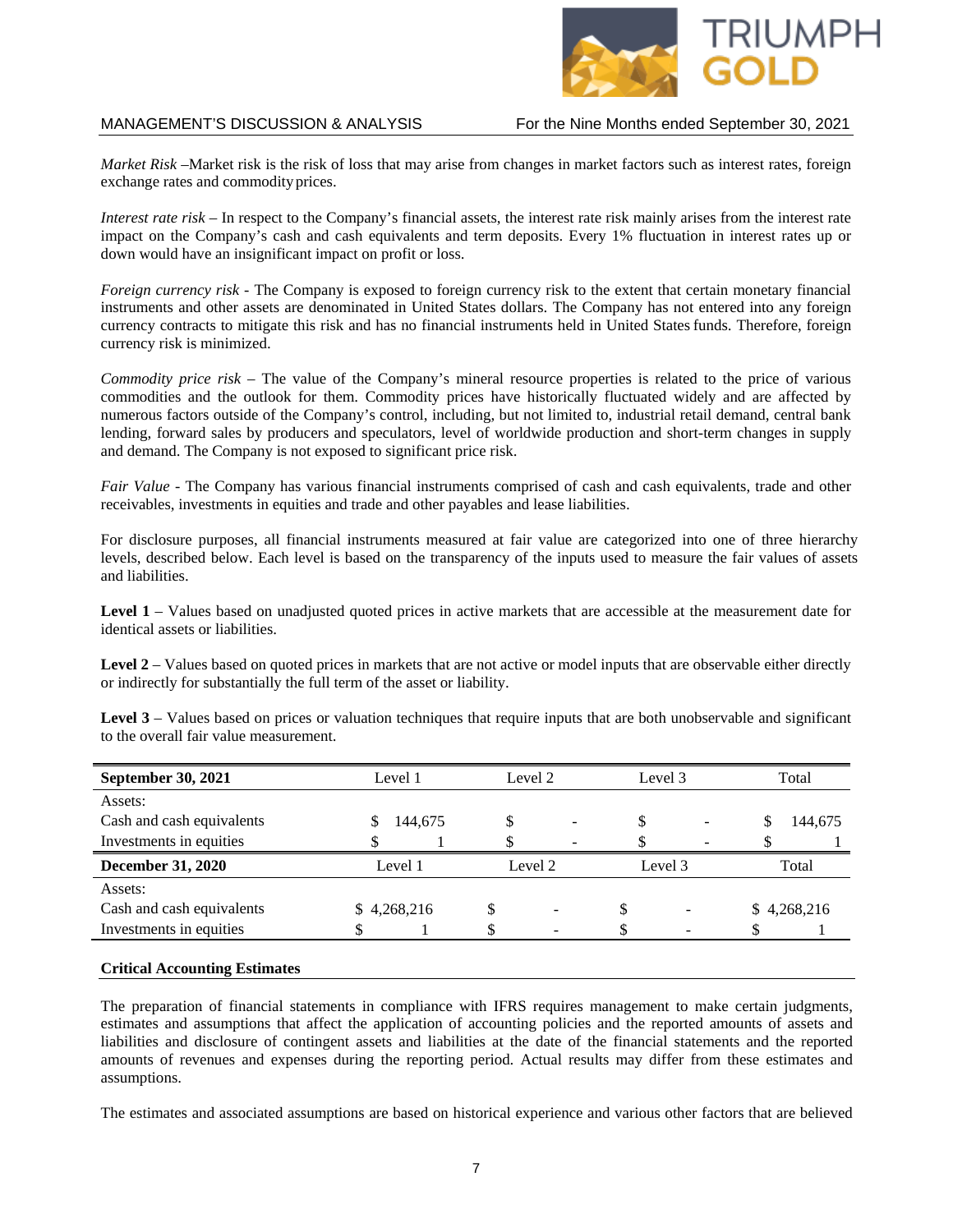

to be reasonable under the circumstances, the results of which form the basis of making the judgments about carrying values of assets and liabilities that are not readily apparent from other sources.

The estimates and underlying assumptions are continuously evaluated and reviewed on an ongoing basis. Revisions to accounting estimates are recognized in the period in which the estimate is revised if the revision affects only that period or in the period of the revision and further periods if the review affects both current and future periods.

Significant accounting estimates

- a) The inputs used in accounting for share-based payments in profit orloss;
- b) The estimated carrying value and impairment amount of each mineral property, determined by the recoverable amount of the asset;
- c) The tax basis of assets and liabilities and related deferred income tax assets and liabilities; and
- d) Amounts of provisions for environmental rehabilitation and restoration.

Significant accounting judgments

- a) The assessment of the Company's ability to continue as a going concern and to raise sufficient funds to pay for its ongoing operation expenditures, meet its liabilities for the ensuing year, and to fund planned and contractual exploration programs, involves significant judgment based on historical experience and other factors including expectation of future events that are believed to be reasonable under circumstances; and
- b) The assessment of indications of impairment of each mineral property.

#### **Changes in Accounting Policies including Initial Adoption**

Refer to Note 2 in the consolidated financial statements for the nine months ended September 30, 2021.

### **Related Party Transactions**

The Company had the following transactions involving key management and directors during the nine months ended September 30, 2021:

| <b>Name</b>                              | <b>Relationship</b>                                                 | <b>Purpose of transaction</b>  | September 30,<br>2021 | September 30,<br>2020 |
|------------------------------------------|---------------------------------------------------------------------|--------------------------------|-----------------------|-----------------------|
| RIP Services Inc.                        | Company controlled by CFO                                           | Financial consulting services  | \$36,000              | \$56,000              |
| John Anderson                            | Director and Interim CEO                                            | Salary                         | \$135,000             | \$160,000             |
| Purplefish Capital Ltd.                  | Company controlled by John<br>Anderson, Director and<br>Interim CEO | Marketing                      | \$45,000              | \$141,392             |
| Tony Barresi                             | Former President and Director                                       | Geological and Salary          | \$Nil                 | \$90,000              |
| Brian Bower Consulting                   | Company controlled by Brian<br>Bower, Director                      | <b>Geological Services</b>     | \$69,465              | \$19,750              |
| <b>Wiklow Corporate Services</b><br>Inc. | Company controlled by<br>corporate secretary                        | Corporate secretarial services | \$31,500              | \$39,000              |